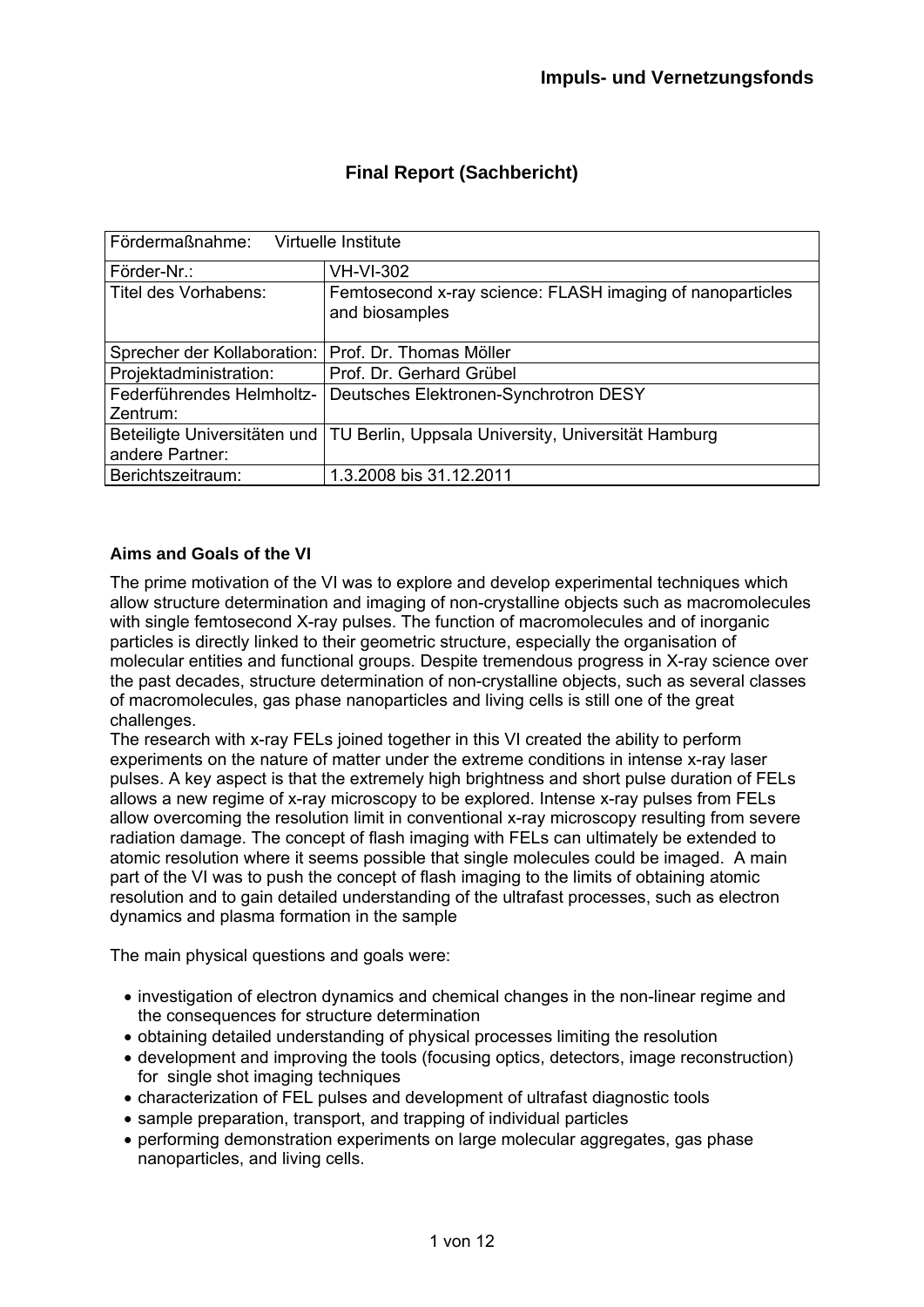The planned work was organised into six work-packages:

| Workpackage 1: | Development of techniques for FEL pulse structure diagnostics          |
|----------------|------------------------------------------------------------------------|
| Workpackage 2: | Pump-probe optics and experimental setup                               |
| Workpackage 3: | High-resolution imaging of picoplankton                                |
| Workpackage 4: | Time-resolved imaging and spectroscopy of clusters and<br>nanodiamonds |
| Workpackage 5: | <b>Coherence and correlation of FEL sources</b>                        |
| Workpackage 6: | Transport and trapping of individual particles                         |

The workpackages 1 and 5 are coordinated by DESY.

The workpackages 2 and 4 are coordinated by the TU Berlin.

Workpackage 3 is coordinated by U. Uppsala.

Workpackage 6 is coordinated by U.Hamburg.

## **a)** *Results of the proposal*

## **Workpackage 1**

The **work-packages (1+5)** deal with FEL pulse diagnostics and the characterization of FEL pulses. The project FLASH SPIDER of **work-package 1** aimed at the "development of a single shot full characterization of FLASH pulses by using a transposition of the SPIDER technique". It turned out that this work-package could not be realized as originally planned since the FLASH SPIDER project based on an extension of a single-shot terahertz-fielddriven X-ray streak camera [1] proved to be **far more extensive** in its conduction. The evaluation of the results turned out to be far more complex as originally intended and thus not compatible with the given time frame of the VI. At the same time, a set of necessary improvements of the THz-beamline at FLASH was identified. Therefore, the decision was made to delay the FLASH SPIDER project to a later time commensurate with the FLASH schedule.

*[1] U. Frühling et al., Nature Photonics 3, 523 (2009)* 

### **Workpackage 2**

For work-package 2 the team from the TUB has developed a new optics concept for pumpprobe experiments using different harmonics of the FLASH machine. The key component is a split mirror which consists of a inner part focussing the third harmonic of the FEL while the outer part focuses the first harmonic. The optics was successfully tested at FLASH in 2008. In collaboration with Lothar Strüder (Max-Planck Halbleiter Labor) a new combined detector set-up was developed which allowed recording very high quality data at FLASH in April 2009 at the fundamental harmonic of single clusters (see figure 1). Data with the third harmonic could also be achieved, but not under single cluster conditions, probably the transmission of filters was not sufficient. Very successful test and results from the combined detector poured into the development of the CAMP instrument constructed and build up by the Advanced Study Group at CFEL [5]. The set-up of the TUB was further upgraded by the integration of optics for infrared pump, XUV probe experiments on single clusters. *[5] L. Strüder et al., Nucl. Instr. Meth. A 610, 483 (2010)*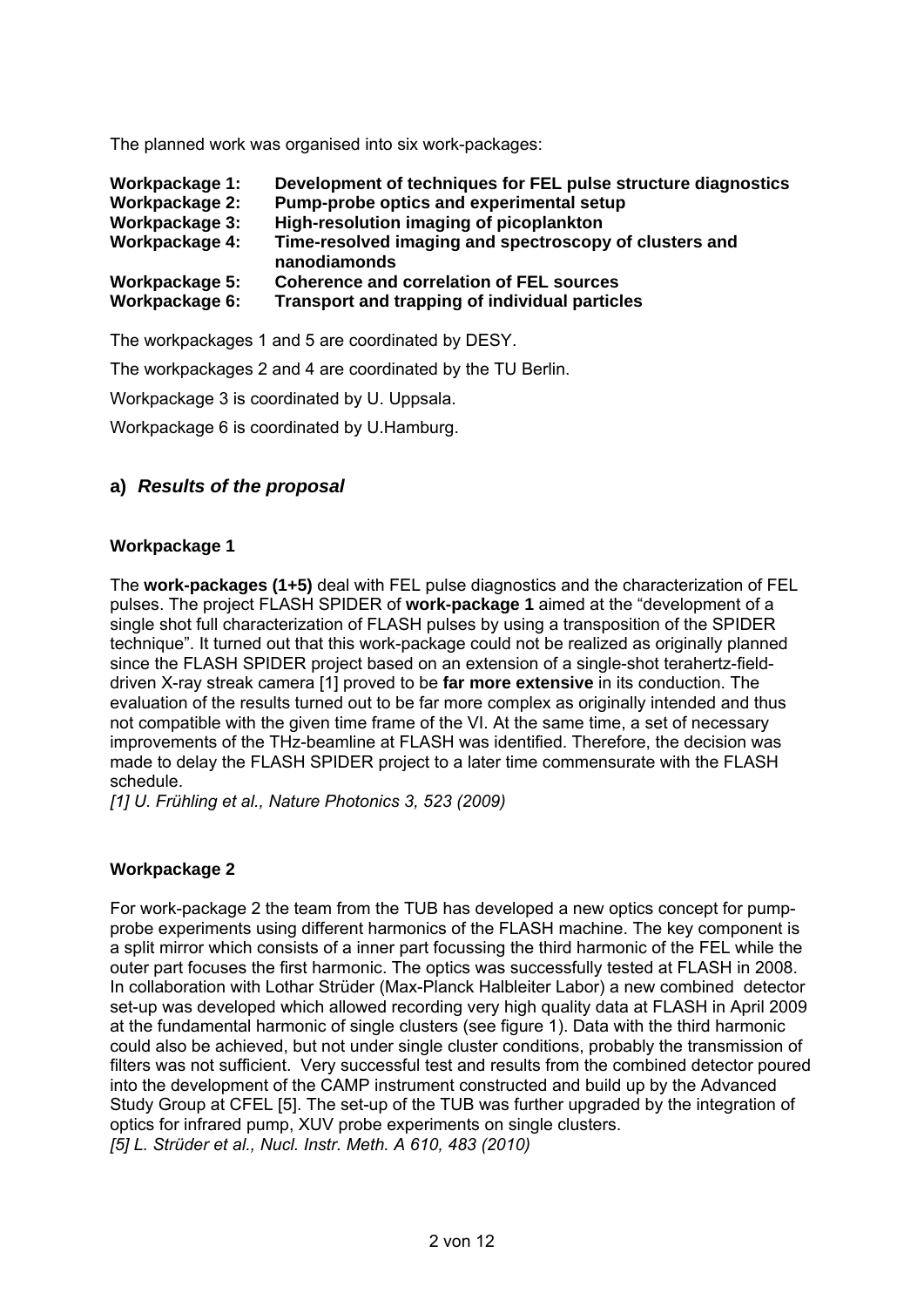

*Figure 1: Comparison between experimental and simulated scattering patterns. Simulations for a) two clusters in contact with shrinking size of the second cluster and b) two equally sized clusters with shrinking distance. D. Rupp et al.* 

## **Workpackage 3**

Development of an injection systems for rapidly injecting intact cells into the FEL focus for diffraction imaging. Development of damage models and software packages for high resolution image reconstruction. Hereby, one important aim is to extract depth information from the single diffraction images. The workpackage will benefit from the time-resolved experiments (WP2 and WP4) which will yield important input for the damage models about the ion and electron dynamics in FLASH experiments. In a long term vision, the results of this workpackage and the sample handling techniques to be developed in WP4 will allow imaging of even smaller structures down to macromolecules and clusters. The program will lead to very high-resolution single-shot images of living picoplankton, and this will seed new science in new areas of systems biology. It will also lead to potentially new horizons in cell biology.

Specific projects involved:

- **1)** High-resolution imaging of picoplankton
- **2)** Small beam foci. The team achieved achieved better than 1μm focus at beam line 3 of FLASH (Bait et al. 2009; Nelson et al. 2009) at  $\lambda$  = 13.5 nm, pulse length 15 fs, pulse energy 10-40 μJ, 5Hz with a new off-axis parabola coated by a Mo/Si multilayer (reflectivity: 67% at 13.5 nm).
- **3)** Investigation of sample dynamics as a source of structural heterogeneity on the resolution in a reconstructed small protein molecule (Maia et al. 2009).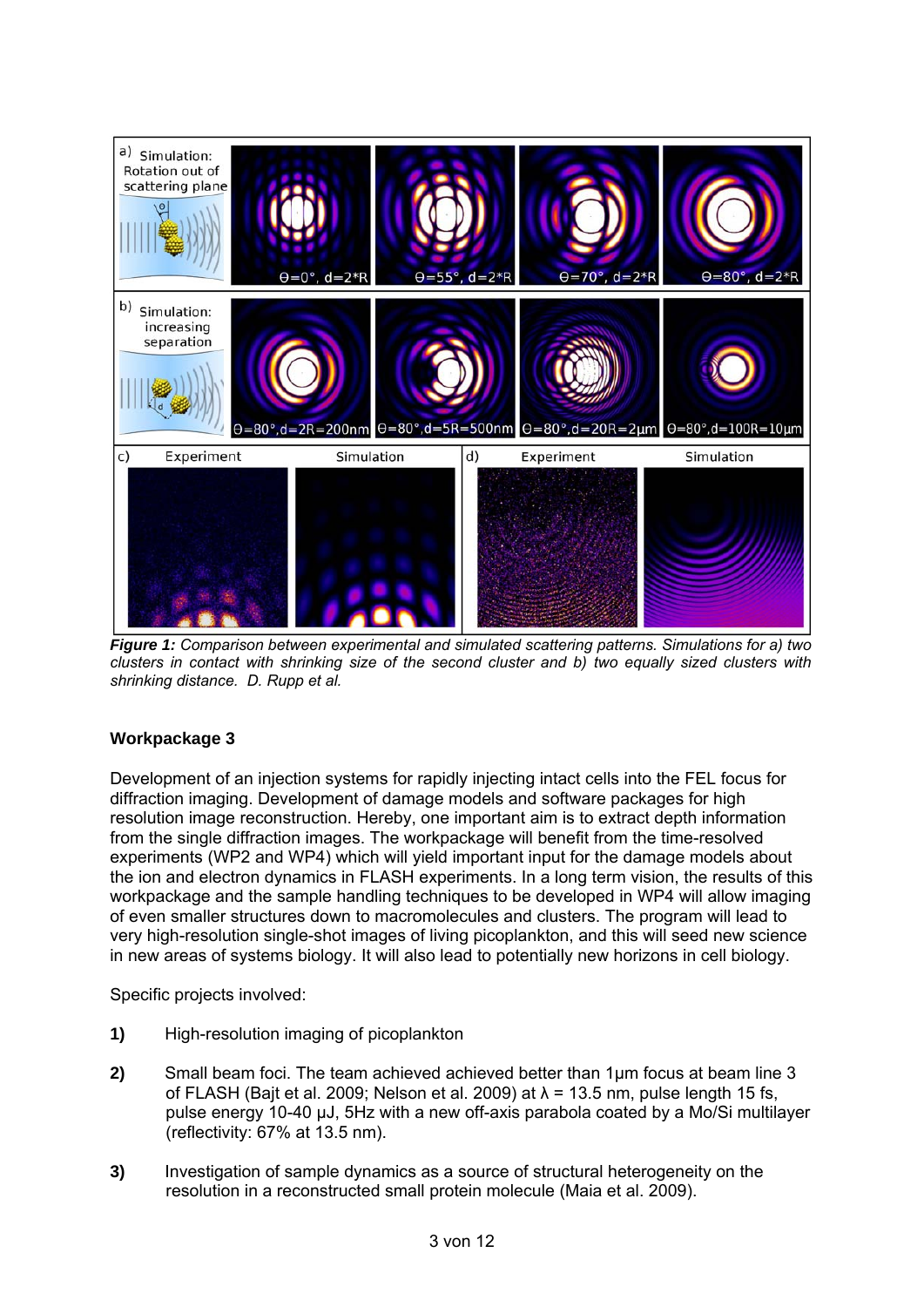**4)** Femtosecond X-ray protein nanocrystallography (Chapman et al. 2011).



*Figure 2: Diffraction from a photosystem I nanocrystal and the 3D structure of this membrane protein from many such diffraction patterns.* 

Many macromolecules yield poorly diffracting crystals, even after extensive efforts. In conventional measurements, the necessary increase in X-ray dose to record data from nanocrystals leads to extensive damage before a diffraction signal can be recorded. We mitigate the problem of radiation damage in such measurements by using pulses briefer than the time-scale of most damage processes and have used this method for the structure determination of target proteins that form nanocrystals. It is particularly challenging to obtain large well-diffracting crystals of membrane proteins, for which less than 300 unique structures have been determined. We developed a method for structure determination where single-crystal X-ray diffraction "snapshots" are collected from a fully hydrated stream of nanocrystals using femtosecond pulses from the LCLS. We tested this concept on Photosystem I, a large membrane protein complex. Over 3 million diffraction patterns were collected in 5 days in this study, and a 3D data set was assembled from a subset of these exposures from which an electron density map could be calculated.

*5)* Single Mimivirus particles intercepted and imaged with an X-ray laser (Seibert et al. 2011).

Mimivirus is the largest known virus and it is visible in an optical microscope. It is too big for a full three-dimensional reconstruction by electron microscopy, and its core is surrounded by fibrils, preventing crystallisation. The size of the viral core is comparable to the size of the smallest living cells. The identification of this organism as a virus is transforming virology.

- *6)* A world-wide data bank for coherent X-ray diffractive imaging. We were the first to make publicly available coherent diffraction data collected at FLASH and the LCLS. Databases containing experimental data are crucially important for research and education. The Protein Data Bank is a remarkably successful example of such a database. Our Coherent X-ray Imaging Data Bank (CXIDB, http://www.cxidb.org) is dedicated to the archival and sharing of data from FEL experiments. FEL data are currently available only to an extremely limited number of people. CXIDB aims to let anyone upload experimental data and browse the data deposited by others.
- *7)* Publicly available software for analysing, assembling, and phasing continuous diffraction patterns. A new software package has been developed in Uppsala for processing diffraction data from FEL experiments (Hawk, http://xray.bmc.uu.se/hawk).

### **Workpackage 4**

Workpackage 4 focusses on the time resolved imagaing of clusters and nanoparticles. Initial pump-probe experiments using the autocorrelator at FLASH were recorded in Summer 2009. Using time of flight mass spectroscopy the ionisation dynamics of Xe clusters comprising up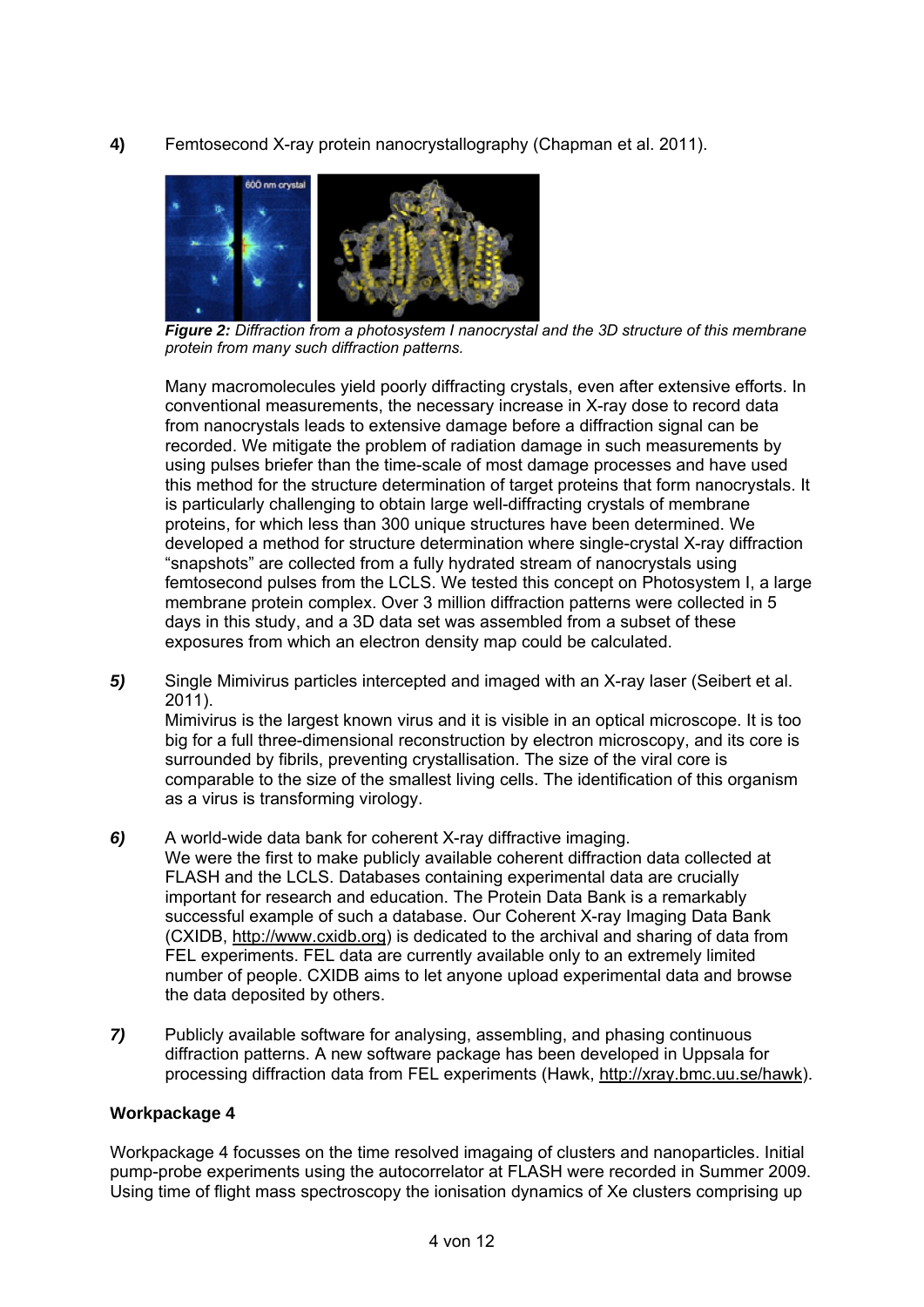to 10000 atoms could be studied in detailed. It turned out that the cluster density drops after 2 ps significantly [Krikunova et al]. As a result of a close cooperation between the groups in the VI a joint proposal between the group in Uppsala (Janos Hajdu) and the TUB was submitted for first experiments on clusters at the LCLS X-ray Laser in Stanford. After approval, initial experiments at 800 and 2000 eV were performed at the AMO experimental station on Ar, Xe and Methane clusters. The experiments on Methane clusters exhibit a very efficient charge transfer processes from carbon to hydrogen. These results are of considerable interest for all kind of imaging experiments with X-ray lasers. In three additional runs of experiments the TUB group collaborated with the CAMP consortium and was also involed in the first experiments on protein nanocrystals [6]. The layout of the CAMP instrument allowed first single shot coincidence experiments recording scattering patterns, ion and electron spectra from single clusters. Surprisingly, at the highest power density of 10<sup>16</sup> W/cm<sup>2</sup> the ion spectra of large Xe clusters show atomic fragment ions in extremely high charge states peaking at 25, while the low charges states are completely absent (see figure 2). The results give strong evidence that ion-electron recombination is strongly suppressed in X-ray produced nanoplasmas [Gorkhover et al, PRL sumbitted]. In experimental runs in 2010 and 2011 the collaboration carried out IR-pump X-ray probe experiments. The experiments were very successful by revealing the diffraction images from "exploding" clusters as a



*Figure 3: Comparison between averaged (cluster and atomic) and coincident single shot ion spectra a)-c) (left part of the figure) for different intensities and simultaneously recorded scattering patterns (right part). [Gorkhover et. al, PRL submitted]* 

function of the delay time. The experimental set-up of the TUB was upgraded in 2010 by incorporating a time of flight mass spectrometer into the scattering detector. This upgraded set-up allowed to perform first single shot ion-photon coincidence measurements of clusters at FLASH. Thanks to the high sensitivity scattering patterns with detailed fine structure could be recorded which reveal the shape of single clusters being far from being spherical. The new results give very detailed insight into the cluster growth process and open the door for time resolved studies on phase transitions in nanoparticles. *[6] H. N. Chapman et al., Nature 470, 73 (2001)*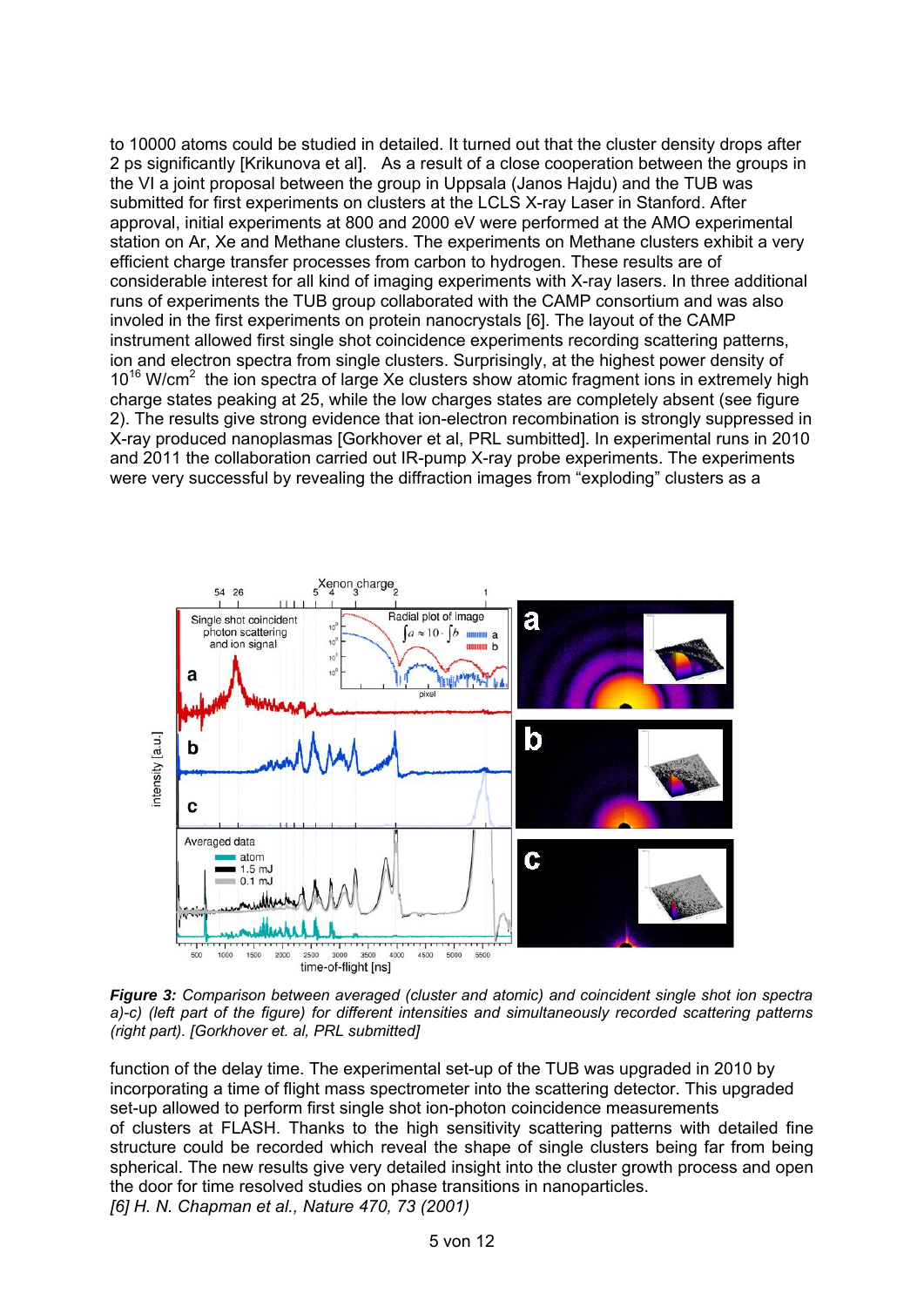### **Workpackage 5**

In **work-package 5** we presented for 2008/2009 a first bunch-by-bunch characterization of the temporal coherence properties of the FLASH Free Electron Laser (FEL) in Hamburg. However, the unprecedented peak power of FEL sources also implies that a considerable amount of energy is deposited in the sample. The radiation damage threshold defines the borderline between non-destructive and therefore repeatable pump-probe type scattering experiments and high fluence destructive single-pulse experiments. In order to explore beam-sample interaction we performed single-pulse scattering experiments using 20.8 nm soft x-ray pulses from the free-electron laser FLASH at DESY. We could record a magnetic diffraction pattern from a Co/Pt multilayer sample with a single 30 femto-second long FEL pulse. Pulse energies of 4 mJ/cm<sup>2</sup> are sufficient to record a magnetic diffraction pattern within 30 fs without destroying the sample. We observed that higher pulse intensities can lead to permanent changes of the magnetic properties of the magnetic multilayer but without macroscopically observable destruction. Below that threshold it is possible to record magnetic diffraction patterns without changing the magnetic domain size distribution [2].

*[2] C. Gutt et al., Phys. Rev. B 81, 100401(R), (2010)* 

We have developed a X-ray delay line capable of splitting and delaying single X-ray pulses has been developed with the aim of performing X-ray photon correlation spectroscopy (XPCS) and X-ray pump–probe experiments at hard X-ray free electron laser sources [3] . The performance of the device was tested with 8.39 keV synchrotron radiation. Time delays up to 2.95 ns have been demonstrated. The feasibility of the device for performing XPCS studies was tested by recording static speckle patterns. The achieved speckle contrast of 56% indicates the possibility of performing ultra-fast XPCS studies with the delay line.

### *[3] W. Rosecker at al., J. Synchr. Rad. 18, 481 (2011)*

The first experiments characterizing the transverse and longitudinal coherence properties in the hard x-ray regime  $(\lambda=1.37\text{\AA})$  of the LCLS FEL were carried out 2010/2011. These experiments were carried out in single shot mode by using either colloidal liquids (for the low Q regime) or a gold nano-powder (for the large Q regime). Figure 1 shows a single pulse hard X-ray speckle pattern. Figure 2 shows the speckle-contrast, the intensity histogram and an intensity autocorrelation function for the low Q regime. As can be seen from the figure the contrast is 0.94(3) supporting the fact of a fully coherent source. The large Q data ( $Q=2.6\text{\AA}^{-1}$ ) show a speckle contrast of about 0.3 in agreement with the expectations. Detailed data analysis is ongoing.



*Figure 4: Single pulse hard X-ray speckle pattern captured from nano-particles in a colloidal liquid (photon wavelength = 1.37 Å). The inset shows a cut of the photon intensity.*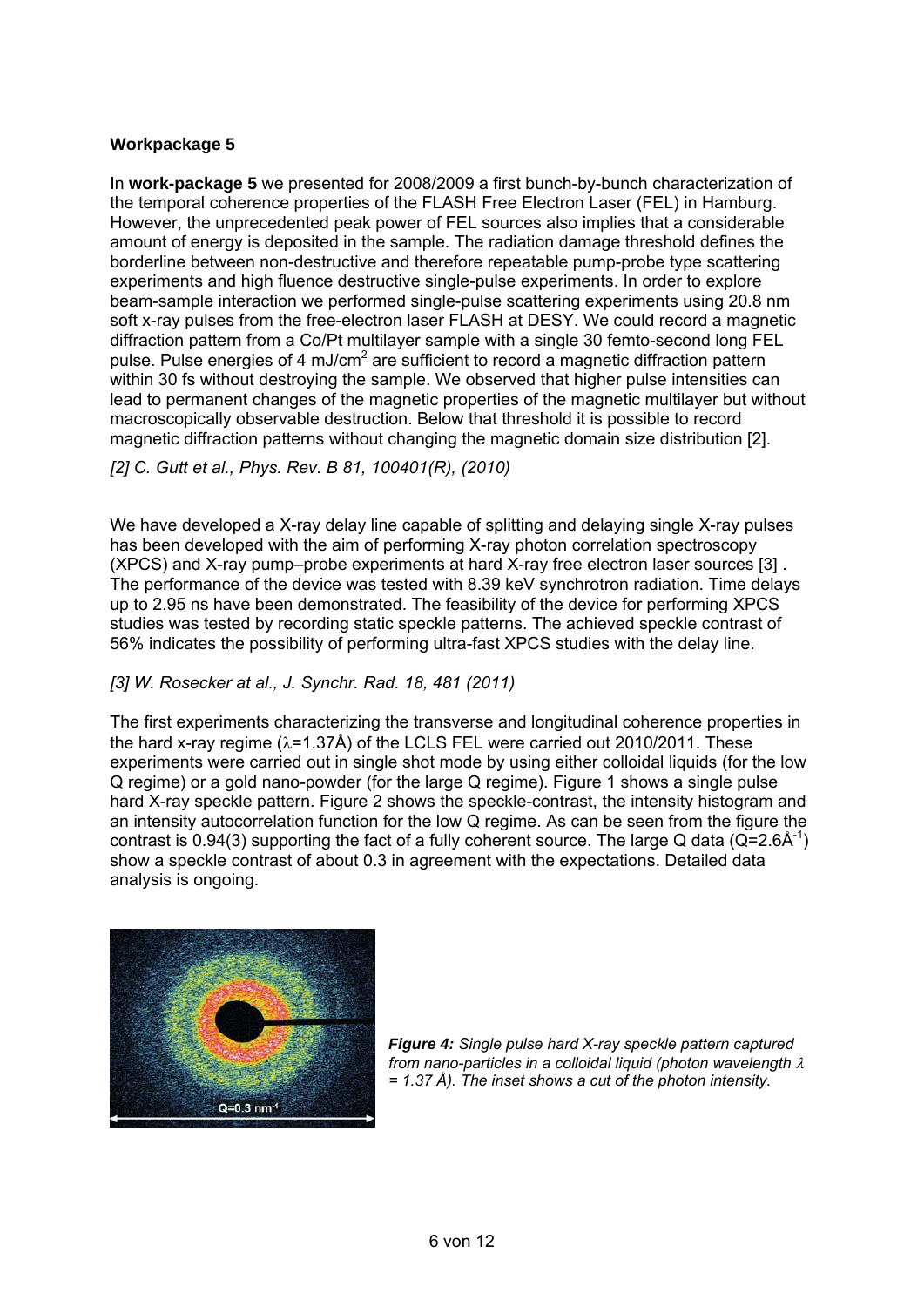

*Figure 5: (a) Single pulse speckle contrast (visibility) for different shots from the LCLS recorded in SAXS setup (Q=6• 10−2 nm−1.* 

*(b) Histogram of the intensity distribution from a typical single pulse speckle pattern. Blue solid line: fit according to Eq. 1 assuming a single transverse mode (fully coherent). For reasons of comparison: Green line shows Eq. 1 assuming two transverse modes present.* 

*(c) Intensity autocorrelation function in the horizontal direction yielding the speckle width and illumination function (R is the pixel coordinate on the camera).* 

Speckle patterns from a gold nanopowder recorded with atomic resolution allowed us to measure the shot-to-shot variations of the spectral properties of the x-ray beam [4]. The focused beam is in the transverse direction fully coherent with a mode number close to 1. The average number of longitudinal modes behind the Si(111) monochromator is about 14.5 and the average coherence time  $\tau = 2.0$  +/- 1 fs. The data suggest a mean x-ray pulse duration of (29 +/-14) fs behind the monochromator for (100 +/-14) fs long electron pulses.

*[4] C. Gutt et al., Phys. Rev. Lett., 108, 024801 (2012)* 

### **Workpackage 6**

After the necessary decision in 2010 to set up our own vacuum system, in order to Implement an in-house test system for working out appropriate trapping protocols for nanosized particles, we have made extensive efforts in this direction. We now have an operative system at hand. In accordance with the project plan we have designed and implemented a NdYAG fiber laser system as the key tool for trapping nano-scaled particles. For coupling the beam into the vacuum chamber a photonic bandgap fiber has been set up. A vacuum compatible microscope objective with 0.9 numerical aperture has been designed to be used for the formation of a tight beam focus inside the vacuum. The laser system for dipole trapping is operative since 2010. We have begun to explore in-vacuum nano-particle preparation and handling. Faster progress has been impeded by the fact, that no resources were available for the necessary vacuum equipment such that we had to resort to on board means, which were only available in limited portions. A further issue was the need for suitable source technology for in-vacuum nano-particle preparation and handling. We have started a collaboration with Tübingen university to import respective technology. We plan to continue our work within the BEXI framework, which should provide us with the additional funding required in this project.

With in-house means we have set up a vacuum test chamber. We have begun to explore invacuum nano-particle preparation and handling.

Our work has proceeded in accordance with the financial plan. The timing for his project has turned out unrealistic with the limited funding available.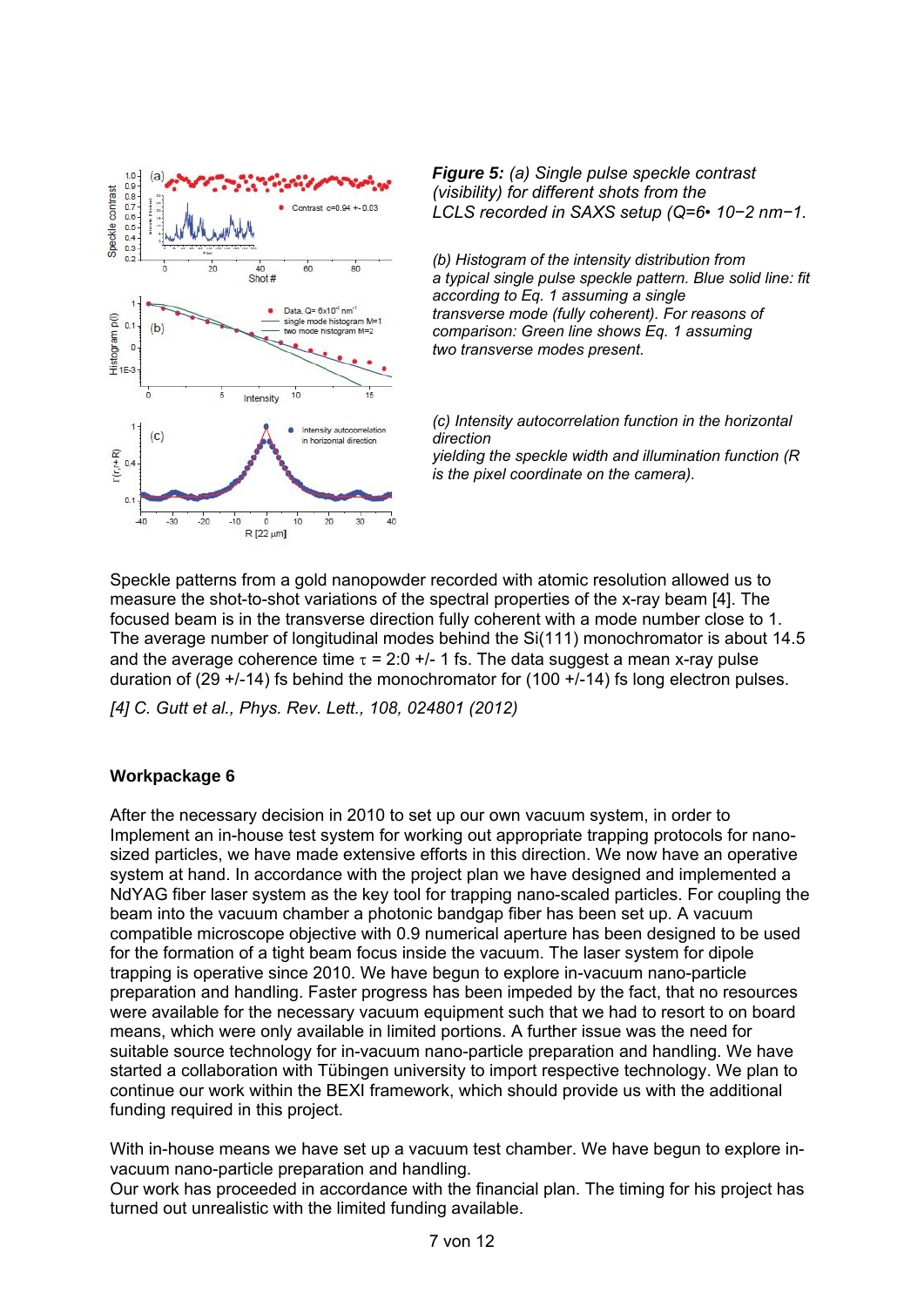## *b) Selection of achieved milestones*

- Experimental bunch-by-bunch characterization of the longitudinal coherence length.
- Experimental bunch-length characterization of LCLS at 9 keV.
- Tests of two color multilayer mirror for time resolved experiments.
- Injection of live picoplankton and other cells into the FEL beam.
- Quantitative study of damage thresholds for (magnetic) multilayer samples.
- Successful cluster experiments at LCLS
- Set-up of a NdYAG fiber laser system and the optics required for forming a tightly focused optical dipole trap.
- FLASH and LCLS data taken on cluster systems, molecules and protein nanocrystals.
- Time resolved pump-probe experiments at FLASH on single clusters revealing the fsps ionization dynamics of clusters.

## *c) Adherence to the time and financial plan.*

The finance and time plan (including a 6 month extension) was kept.

# *d) Publications*

The following talks and publications originated from the work within the VI:

# **Resonant magnetic scattering with soft x-ray pulses from a free-electron laser operating at 1.59 nm**

C. Gutt et al., *Phys. Rev. B79, 212406 (2009)* 

**Single-pulse resonant magnetic scattering using a soft x-ray free-electron laser** C. Gutt et al., *Phys. Rev. B 81, 100401(R), (2010)* 

**High Wave Vector Temporal Speckel Correlations at the Linac Coherent Light Source**  Sooheyong Lee et al., *Optics Express,* submitted **Development of a hard X-ray delay line for XPCS and jitter-free pump-probe experiments at XFEL sources**  Wojciech Roseker et al., *J. Synchr. Rad.* 18, 481 (2011)

## **Characterizing Coherence of Hard X-ray LCLS Pulses via a Single Shot Speckle Visibility Analysis**  Sooheyong Lee et al., *Phys Rev. B,* submitted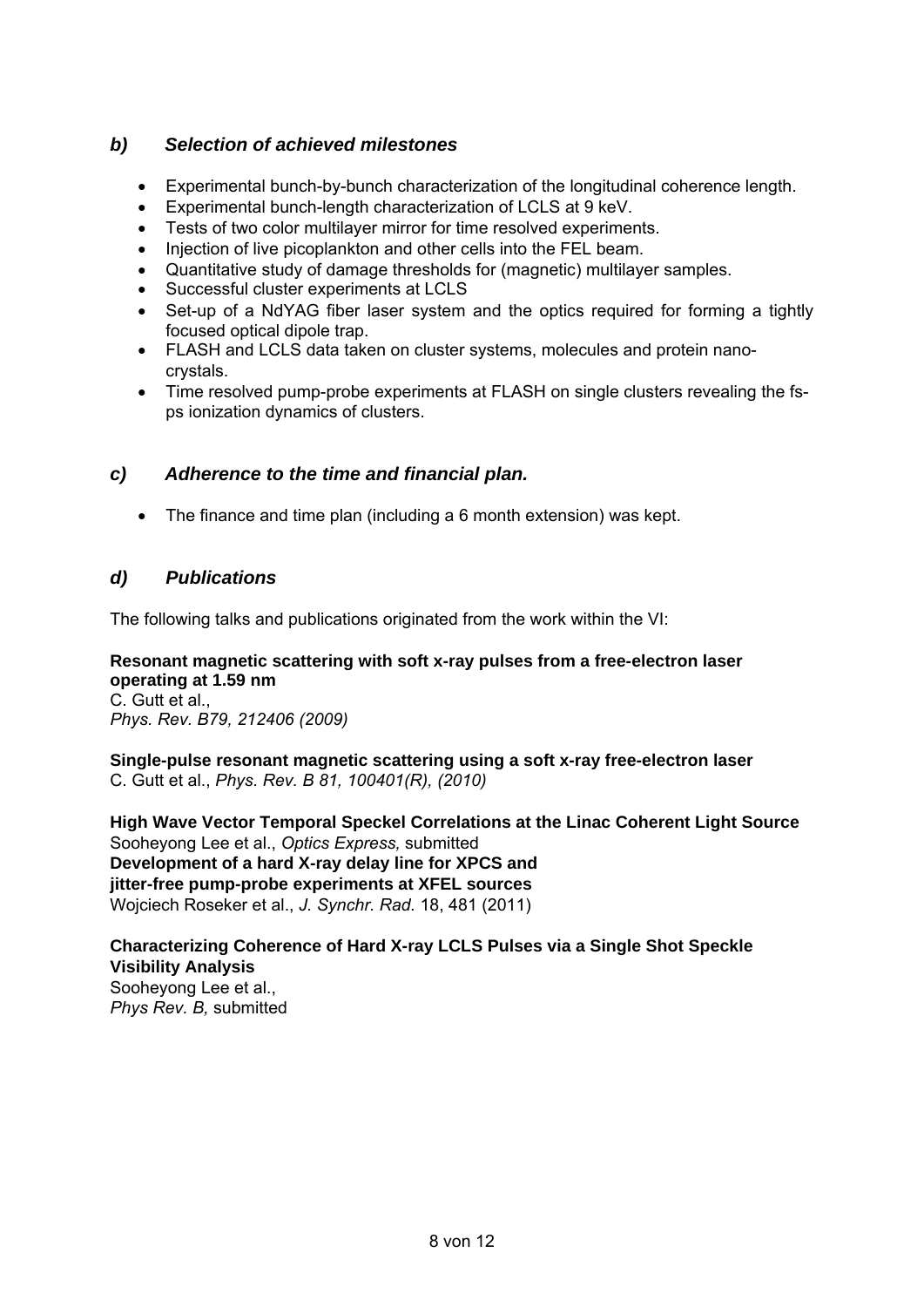### **Measurement of single shot spatial and temporal coherence properties of the LCLS in the hard X-ray regime**

C. Gutt et al., *Phys. Rev. Lett., 108, 024801 (2012)* 

**Nanoplasma formation and neutralization of soft X-ray irradiated clusters** M. Hoener et al., J. Phys. B 41, 181001 (2008)

**Numerical simulation of small angle scattering (SAXS) for large atomic clusters**  A.R.B. de Castro et al., J. Ele. Spectr. Rel. Phen. 166–167, 21–27 (2008)

**Multi-Step Ionisation of Argon Clusters in intense femtosecond XUV pulses**  C. Bostedt et al., Phys. Rev. Letters 100, 133401 (2008)

#### **Femtosecond non-equilibrium dynamics of clusters irradiated with short intense VUV pulses**  B. Ziaja et al.,

New J. Phys. 10, 43003 (2008)

**Atomic clusters of various sizes irradiated with short intense VUV pulses**  B. Ziaja et al., Euro. Phys. Letters 82, 24002 (2008)

**Experiments at FLASH** C. Bostedt et al., Nucl. Instr. Meth. A, 601, 18 (2009)

### **Femtosecond time-delay X-ray holography**

H. N. Chapman et al., Nature 448, 676 (2007)

**Energetics, Ionization and expansion dynamics of atomic clusters irradiated with short intense vacuum-ultraviolet** pulses B. Ziaja et al., Phys. Rev. Lett. 102, 205002 (2009)

**Shell explosion and core expansion of xenon clusters irradiated with intense femtosecond soft x-ray pulses**  H. Thomas et al.,

J. Phys. B. 42, 134018 (2009)

**Experiments with fast spectroscopic pnCCDs at BESSY and FLASH VUV-FEL**  C. Reich et al., IEEE Nuclear Science Symposium Vol 1-9, 1860 (2009)

### **Large-Format, High-Speed, X-ray pnCCDs Combined with Electron and Ion Imaging Spectrometers in a Multipurpose Chamber for Experiments at 4th Generation Light Sources**

L. Strüder et al., Nucl. Instr. Meth. A 610, 483 (2010) **Fast electrons from multi-electron dynamics in xenon clusters induced by inner-shell ionization**  C. Bostedt et al N. J. Phys. 12, 083004 (2010)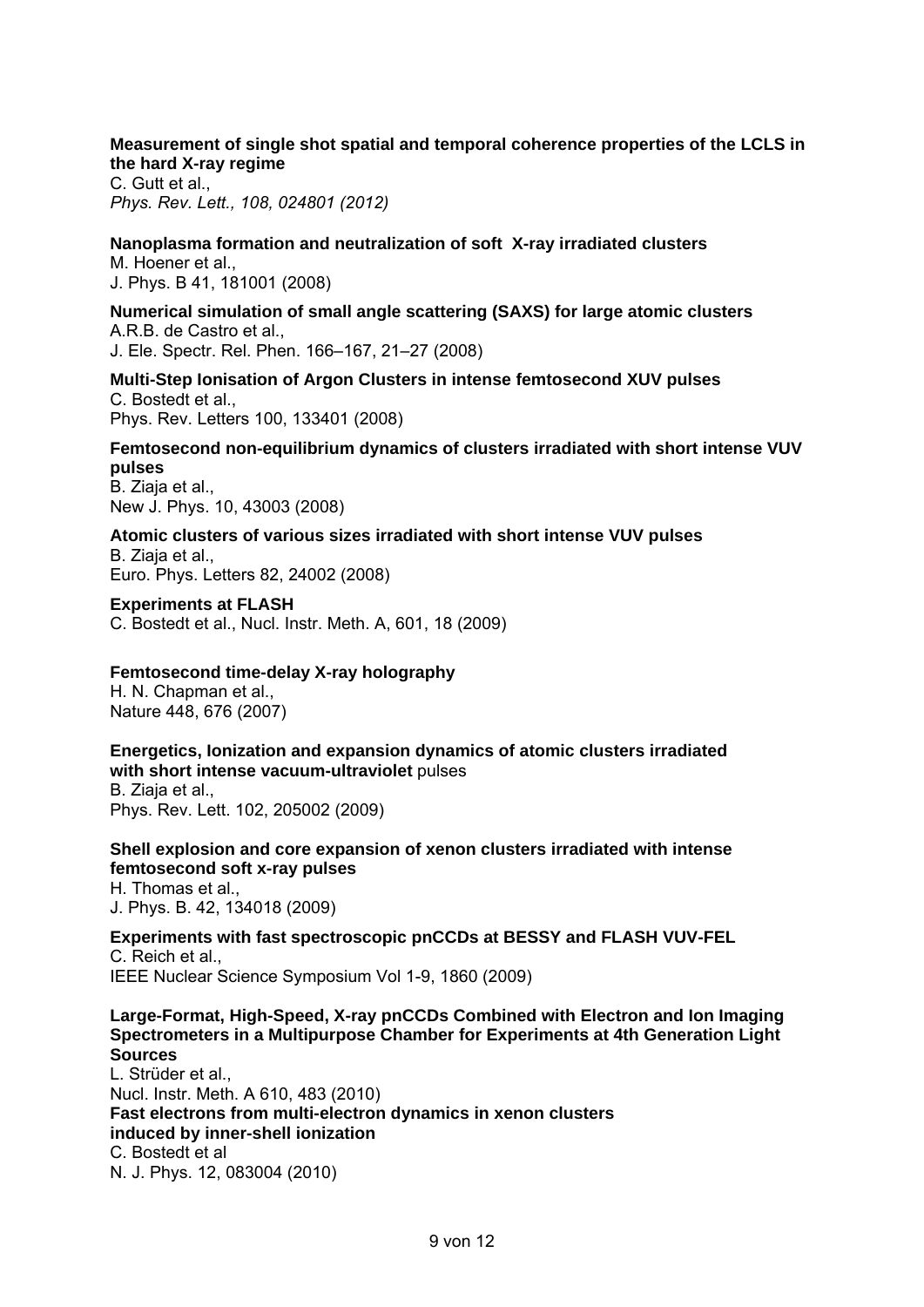**Clusters in intense FLASH pulses: Ultrafast ionsiation dynamics and electron emission studied with spectroscopic and scattering techniques** C. Bostedt et al., J.Phys. B. 43 194011 (2010)

**Femtosecond X-ray protein nanocrystallography** 

H. N. Chapman et al., Nature 470, 73 (2011)

#### **Heterogeneous clusters as a model system for the study of ionization dynamics within tampered samples**  B. Ziaja et al.,

Phys. Rev. A 84, 033201 (2011)

**Ultrafast x-ray scattering of xenon nanoparticles: Imaging transient states of matter**  C. Bostedt et al., Phys. Rev. Lett., submitted

**Ultra-Efficient Ionization of Heavy Atoms by Intense X-Ray Free-Electron Laser Pulses**  B. Rudek et al., Nature Physics, submitted

**Ionization dynamics in expanding clusters studied by XUV pump-probe spectroscopy**  M Krikunova et al.,

J. Phys. B submitted

## **Identification of twinned gas phase clusters by single shot scattering with soft X-ray pulses**

D. Rupp et al., New J. Physics, submitted

**Massively parallel X-ray holography**  Stefano Marchesini et al., Nature Photonics, 2, 560 (2008)

## **Single Particle X-ray Diffractive Imaging**

Michael J. Bogan et al., NanoLetters, 8, 310, (2008).

**Sub-micron focusing of a soft X-ray Free Electron Laser beam** Bajt, S., et al.. Proc. SPIE **7361**, 73610J1-10 (2009)

### **Radiation damage in biological material: Electronic properties and electron impact ionization in urea**

Caleman, C., et al.. Europhysics Letters (EPL) 85, 18005 (2009).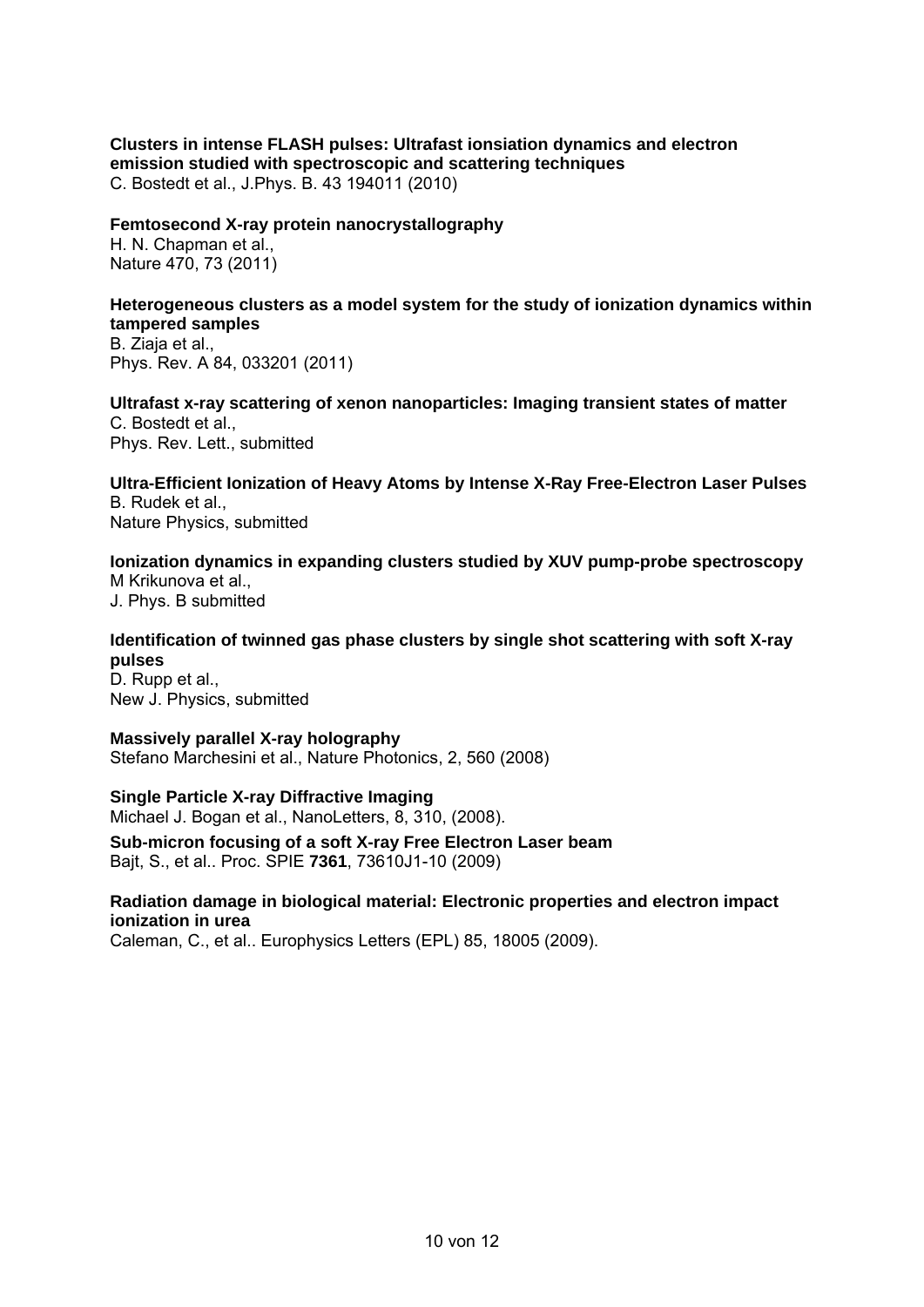**Non-thermal desorption/ablation of molecular solids induced by ultra-short soft x-ray pulses**

Chalupský, L., et al.. Optics Express **17**, 208-217 (2009)

**Molecular Dynamics Simulations of a Membrane Protein-Micelle Complex in Vacuo.** Friemann, R., et al. J. Am. Chem. Soc. **131**, 16606

**Wavelength dependence of the damage threshold of inorganic materials under extreme-ultraviolet free-electron-laser irradiation** Hau-Riege, S. P., et al. Appl. Phys. Letts. **95**, 111104 (2009)

**Structural stability of electrosprayed proteins: temperature and hydration effects** Marklund, E.G., et al.. Phys. Chem. Chem. Phys. **11**, 8069-8078 (2009).

**Soft x-ray free electron laser microfocus for exploring matter under extreme conditions**

Nelson, A. J., et al.. Optics Express **17**, 18271-18278 (2009)

**Single-shot diffractive imaging with a table-top femtosecond soft X-ray laserharmonics source. Physical Review Letter**  Ravasio, A., et al. s, 103, 028104 (2009)

**Combined X-ray and NMR analysis of the stability of the cyclotide cystine knot fold that underpins its insecticidal activity and potential use as drug scaffold** Wang, C.K., et al.. J. Biol. Chem. **284**, 10672-10683 (2009)

**Encapsulation of Myoglobin in a Cetyl Trimethylammonium Bromide Micelle in Vacuo: A Simulation Study**

Wang, Y.F., et al.. Biochem. **48**, 1006-1015 (2009)

**Femtosecond diffractive imaging of biological cells** 

Seibert, M.M., et al., J. Phys. B - Atomic Molecular and Optical Physics **43**, Article Number: 194015 (2010).

**Time-resolved pump-probe experiments at the LCLS**  James M. Glownia et al., *Opt. Express* **18**, 17620-17630 (2010).

**Hawk: the image reconstruction package for coherent X-ray diffractive imaging**  Maia, F.R.N.C., et al., *J. Appl. Cryst*. **43**, 1535-1539 (2010).

**On the Feasibility of Nanocrystal Imaging Using Intense and Ultrashort X-ray Pulses**  C. Caleman et al., , *ACS Nano* **5**, 139-146 (2011).

**Saturated ablation in metal hydrides and acceleration of protons and deuterons to keV energies with a soft-x-ray laser** 

Andreasson, J., et al., *Physical Review E* **83***,* 016403 (2011).

**Single Mimivirus particles intercepted and imaged with an X-ray laser**  Seibert, M.M., et al., *Nature* **470**, 78–81 (2011).

### **Multipurpose Modular Experimental Station for the DiProI Beamline of Fermi@Elettra Free Electron Laser**

Emanuele Pedersoli et al., Review of Scientific Instruments, Accepted.